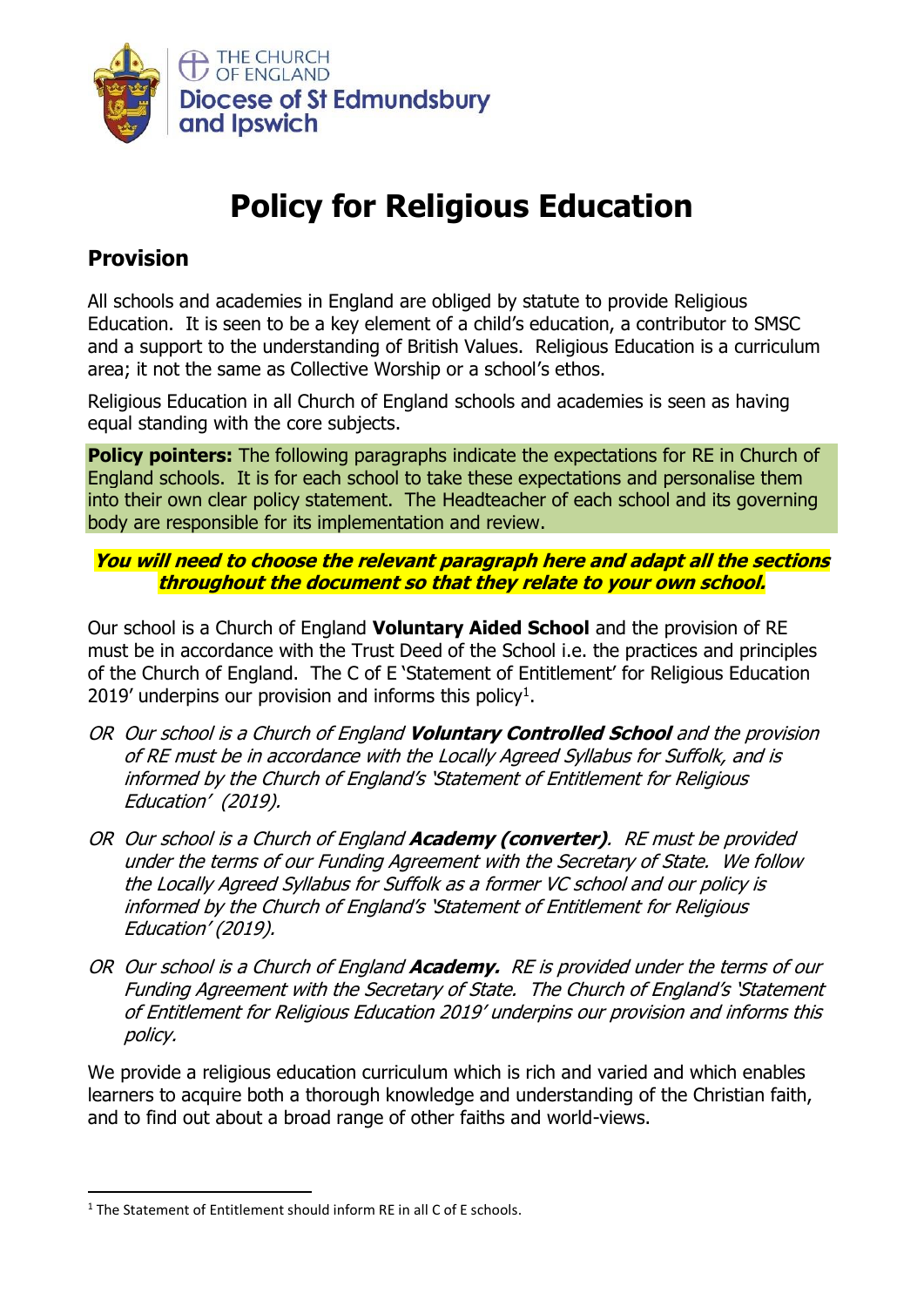The content, teaching, learning and attainment of RE in a church school are inspected as part of the SIAMS framework. In some schools this leads to a specific judgement as part of the report. All schools should be familiar with what is asked about RE when schools are inspected. See the SIAMS Evaluation schedule:

[https://www.churchofengland.org/sites/default/files/2018-](https://www.churchofengland.org/sites/default/files/2018-04/SIAMS%20Evaluation%20Schedule%202018_0.pdf) [04/SIAMS%20Evaluation%20Schedule%202018\\_0.pdf](https://www.churchofengland.org/sites/default/files/2018-04/SIAMS%20Evaluation%20Schedule%202018_0.pdf)

# **Aims**

The broad aims of RE are set out in the church of England's Statement of Entitlement [https://www.churchofengland.org/sites/default/files/2019-](https://www.churchofengland.org/sites/default/files/2019-02/RE%20Statement%20of%20Entitlement%20for%20Church%20Schools.pdf) [02/RE%20Statement%20of%20Entitlement%20for%20Church%20Schools.pdf](https://www.churchofengland.org/sites/default/files/2019-02/RE%20Statement%20of%20Entitlement%20for%20Church%20Schools.pdf)

and the Suffolk Agreed Syllabus for RE[https://www.cofesuffolk.org/uploads/Suffolk\\_Agreed\\_Syllabus\\_2012\\_final.pdf.](https://www.cofesuffolk.org/uploads/Suffolk_Agreed_Syllabus_2012_final.pdf)

The primary aim of the subject may be described as promoting religious literacy.

# **Leadership and Management**

RE in all church schools should be well-led and managed. Positive support from senior management and governance are expected and key to achieving excellence in the subject. Continuity in leadership helps ensure ongoing progress.

#### **All schools should:**

- **appoint an RE subject leader, and, where possible, <sup>a</sup>'shadow' leader. In small schools, pairing subject leaders across schools is advised. The subject leader will develop the subject, support and mentor staff, and monitor pupil progress and perceptions**
- **appoint a governor for religious education to support the subject leader (s) and monitor the subject**
- **offer subject leaders appropriate training, support and a good level of resourcing to do their job**
- **discuss progress in RE at least annually at staff / governing body meetings**.

There is evidence that a name change has been effective in raising the profile and status of the subject. School leaders might consider a change from RE to 'Beliefs and Values' or BV, or 'Beliefs, Religions and Values Education' (BRaVE).

# **Staffing**

Teachers are entitled to professional support and development in their careers. Few staff have access to RE as part of their initial training. In church schools, priority is given to staff expertise and qualifications in religious education, so pupils receive high quality experiences.

#### **All schools should:**

• **Offer staff appropriate and ongoing professional development in religious education.**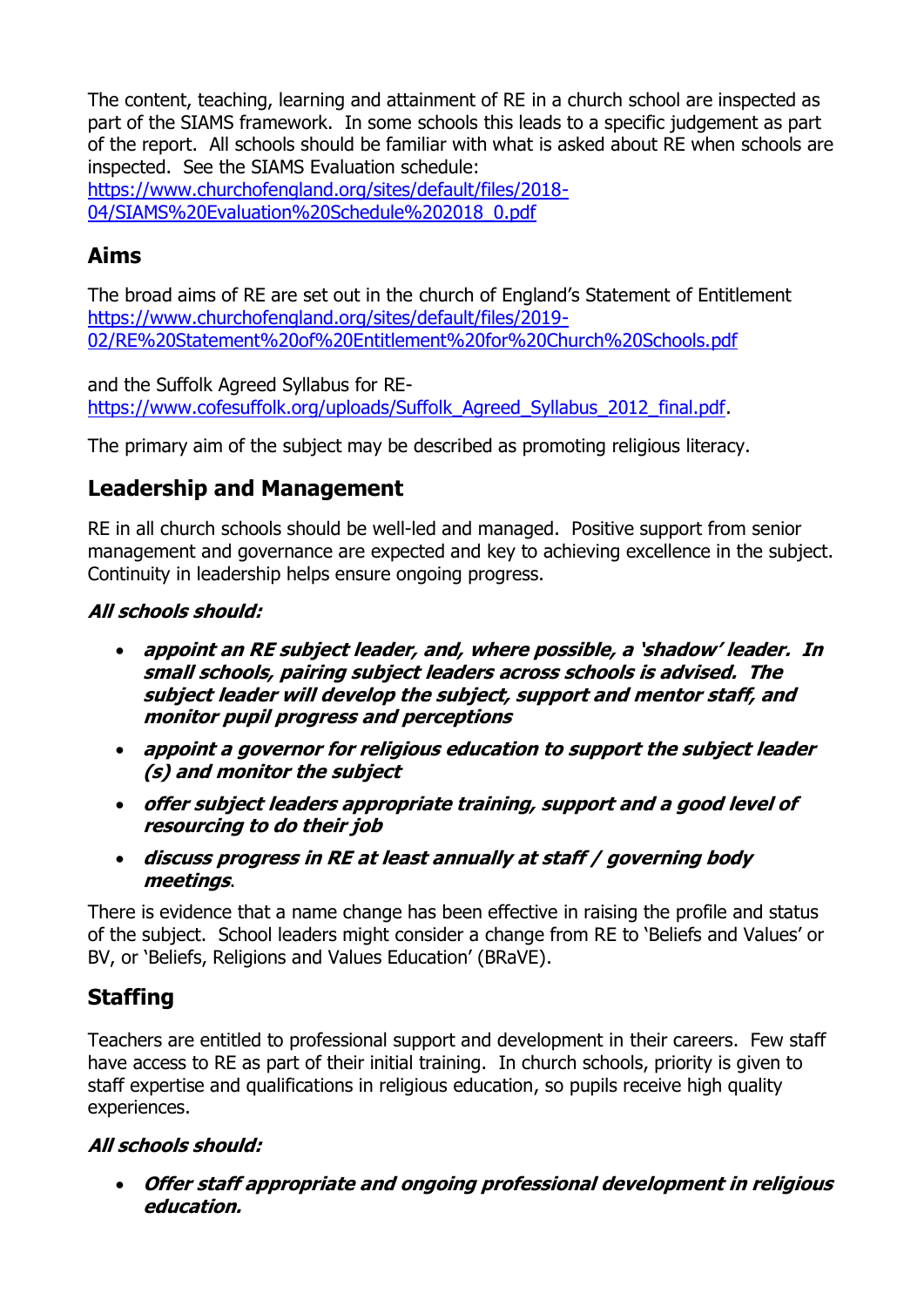• **Ensure that where HLTAs are used to cover RE, this is normally a part of a rotation of subjects to ensure broad professional development for both teacher and HLTA.**

# **The curriculum**

Religious Education in church schools should contribute to the school's Christian character and teaching about Christianity, rooted in the person and work of Jesus Christ, is at its heart. However, as inclusive communities, church schools encourage learning about and learning from other religions and foster respect for different world views.

All children are entitled to a broad and balanced curriculum and steps should be taken to ensure a range of teaching styles, groupings and resources to allow all children to make progress in RE.

- **All schools in the diocese follow the Emmanuel Project, a scheme of work for EYFS to Y6, which follows an enquiry-based approach looking at the key beliefs and concepts which are important in different faiths. The scheme matches the Suffolk Agreed Syllabus.**
- **All schools should enrich their RE curriculum with creative and varied teaching methods and a range of visits and visitors, and aim to build a good bank of resources.**
- **All schools enrich their pupils learning in RE with additional whole school theme days on aspects of Christian Faith e.g. Pentecost, The Lord's Prayer.**

#### **Assessment**

Assessment in RE is an important tool by which teachers know that children are making good progress and which enables them to plan future work. Assessment is based on pupils' depth of knowledge and understanding related to the key questions addresses in the curriculum. Standards in RE should be equal to, or exceed, those of other curriculum subjects.

- **All schools should ensure assessment tasks offer proper levels of challenge and assess children's knowledge and understanding in RE, rather than English.**
- **Class teachers should assess the work of their pupils and ensuring that this is done in a variety of ways.**
- **Pupils should use self-assessment to develop their own sense of progress and to evaluate their own knowledge and understanding.**
- **The Emmanuel Project offers a range of tasks in each unit to ensure teachers can measure the progress of their pupils.**

#### **Monitoring, progress and standards**

Subject leaders in all schools are responsible, alongside the Headteacher and LGB for monitoring the provision and standards in their subject area.